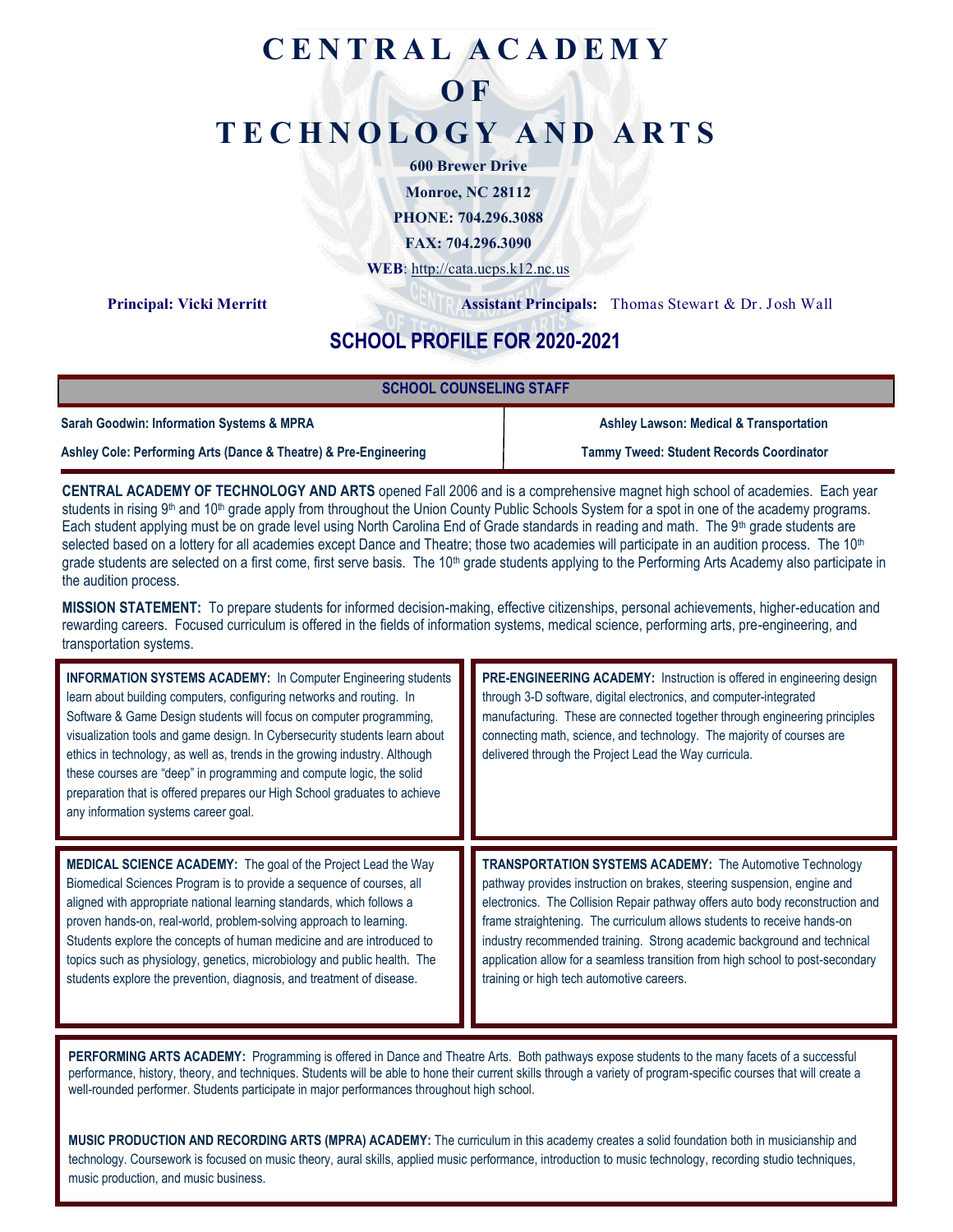**COLLEGE PREPARTORY ENVIRONMENT:** All students are assigned the **Future Ready** course of study.

**DIPLOMA REQUIREMENTS:** Students must graduate with a minimum of 28 Carnegie credit units.

**SCHEDULE:** The CATA curriculum is offered on a 4x4 block schedule for all courses. All students receive daily instruction in four ninetyminute classes; earning a maximum one credit per course

**GRADING SCALE: Union County Public Schools requires the following grading scale/point values. Additional quality points are given for a passing grade (60-100) for specific courses based on the course's academic level.**

| <b>Numeric Grade</b> | <b>Non-Weighted</b><br><b>Point Value</b> |
|----------------------|-------------------------------------------|
| $90 - 100$           | 4.0                                       |
| $89 - 80$            | 3.0                                       |
| $79 - 70$            | 2.0                                       |
| $69 - 60$            | 1.0                                       |
| AUD, F, FF, P, WF,   | 0.0                                       |

| neric Grade | <b>Non-Weighted</b><br><b>Point Value</b> | <b>Academic Level of</b><br><b>Course</b> | <b>Additional Quality</b><br><b>Points Given for a</b><br><b>Weighted GPA</b> |
|-------------|-------------------------------------------|-------------------------------------------|-------------------------------------------------------------------------------|
| $90 - 100$  | 4.0                                       | <b>Basic</b>                              | No additional points                                                          |
| $89 - 80$   | 3.0                                       | <b>College Prep</b>                       | <b>No additional points</b>                                                   |
| $79 - 70$   | 2.0                                       | <b>Honors</b>                             | .5 additional point                                                           |
| $69 - 60$   | 1.0                                       | <b>AP (Advanced Placement)</b>            | 1 additional points                                                           |

**COVID-19 DISCLAIMER:** In the Spring 2020 Semester, NC Governor Roy Cooper issued an Executive Order closing schools on March 16, 2020 due to the Coronavirus. In alignment with decisions made by the North Carolina Board of Education, grading practices for transcript purposes held students harmless from the impact of COVID-19. Students had the option to take a Pass "PC-19" or Withdrawal "WC-19" based on the student's grade as of March 13, 2020. Students also had the option to take a numeric grade. Union County Public Schools encouraged students to choose the option that benefitted their GPA.

#### **HONORS AND COLLEGE LEVEL COURSES OFFERED AT CATA**

**Honors level** courses are offered in the areas of Academy Courses, English, Fine Arts, Math, Physical Education, Science, Social Studies, World Language, and Career and Technical Education. Course content, pace, and academic rigor place high expectations on the student and surpass standards specified by Common Core and Essential Standards.

#### **Honors Courses**

| <b>Advanced Biology Topics</b>           | Dance III, IV                       | Peer Tutor                       | <b>World History</b> |
|------------------------------------------|-------------------------------------|----------------------------------|----------------------|
| <b>Advanced Calculus AB</b>              | Discrete Math                       | Physics                          |                      |
| <b>Advanced Chemistry Topics</b>         | Drafting                            | Pre-Calculus                     |                      |
| <b>Advanced Manufacturing</b>            | Earth Science                       | Principles of Biomedical Science |                      |
| American History I, II                   | Electronics DC, AC                  | Psychology/Sociology             |                      |
| Band III, IV                             | English I, II, III, IV              | Python Programming I, II         |                      |
| <b>Biology I</b>                         | <b>Engineering Design</b>           | Robotics I                       |                      |
| <b>Biomedical Science</b>                | Forensic Science I                  | <b>SAS Programming</b>           |                      |
| Chemistry                                | Game Art Design                     | Spanish III, IV                  |                      |
| Civics and Economics                     | Health Science I                    | Sports Medicine I, II            |                      |
| Civil Engineering and Architecture       | Human Body Systems                  | Theatre Arts III, IV             |                      |
| <b>Computer Engineering</b>              | Math I, II, III, IV                 | Visual Arts III, IV              |                      |
| <b>Computer Integrated Manufacturing</b> | <b>Medical Interventions</b>        | Yearbook III, IV                 |                      |
| Chorus III, IV                           | <b>Network Computer Engineering</b> | Weightlifting                    |                      |